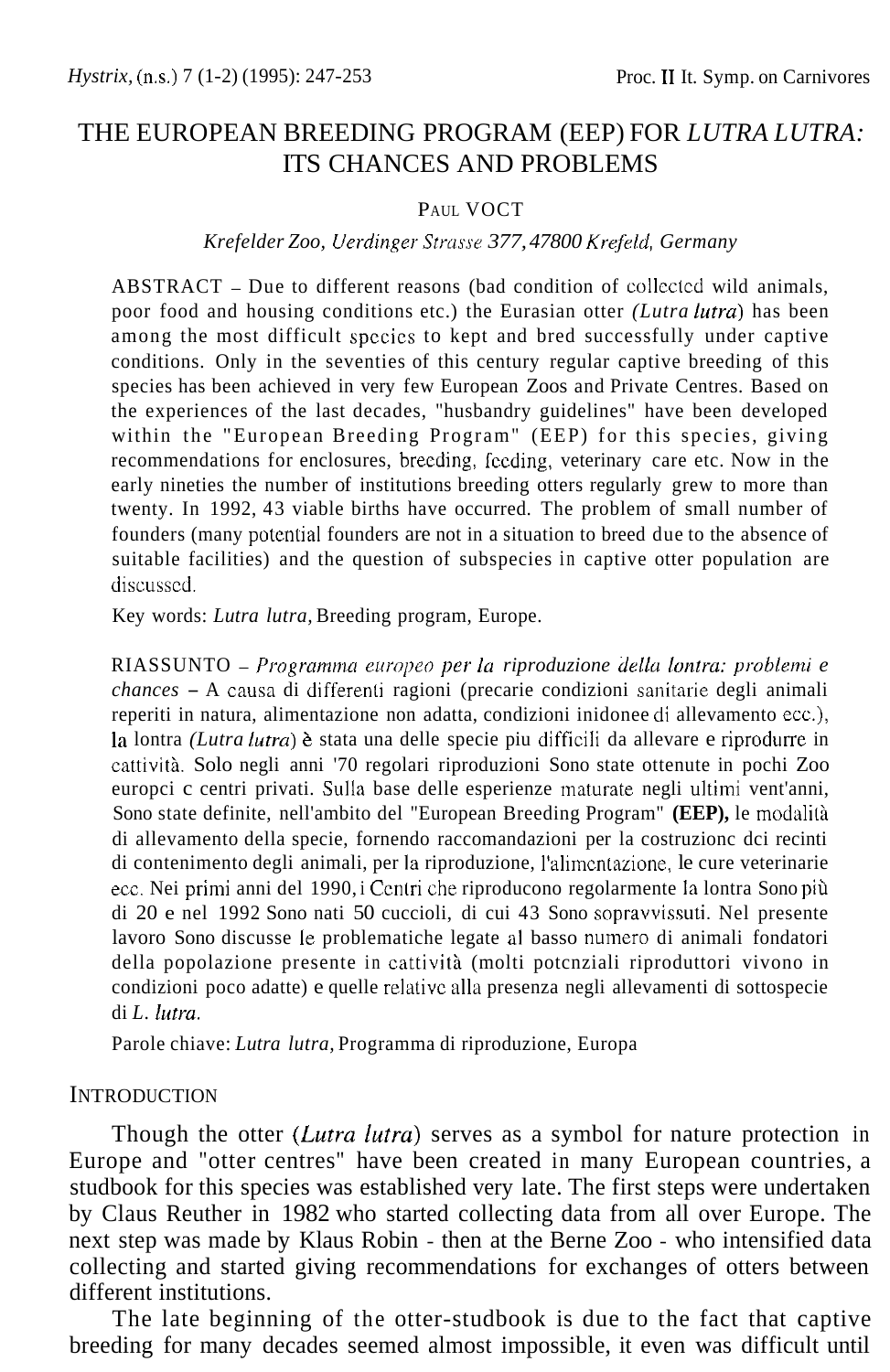the late sixties to keep European otters alive over a longer period under zooconditions. There might be different reasons for this failure, including the idea that captive breeding seemed unimportant as long as the free-living otter population in many countries appeared to be stable.

There is no doubt that Wayre (1972) from "The Otter Trust", Bungay (UK), was the first person who succeeded in breeding otters regularly. Unfortunately here is also the origin of some basic difficulties concerning the studbook and EEP for this species.

Another difficulty - which certainly also applies to other breeding-programs, but probably in a less drastic way - is due to the almost complete lack of modem research concerning the systematics of the European/Eurasian otter in its very large range, covering most of Eurasia and parts of northern Africa.

The importance of breeding-programs seems to be evident for most people interested in the captive management of endangered species but still might need some explanation for those who doubt that there is any justification for keeping and breeding wild animals under captive conditions.

# WHAT IS EEP?

This abbreviation is derived from the German "Europaisches Erhaltungszucht Programm" which means "European breeding program for self-sustaining captive populations". EEPs were initiated in 1985 by colleagues of the European zoocommunity and now EEPs have been established for 83 species. The institutions participating in an EEP - Zoological Gardens, specialized breeding-centres and also private breeders - agree to inform the person in charge of the EEP (the species-co-ordinator) about all events occurring in their stock. They agree to cooperate with respect to proposed transfers of individuals becoming necessary in order to minimize inbreeding in a limited population, to equalize founderrepresentation and so to maintain genetic diversity at its highest possible level.

For the management of small populations and their genetic analysis a special computer-software ("zrbook") was developed by Princée (1989).

Among other tasks every "species co-ordinator" (Neugebauer et al., 1989), together with the so-called "species-commission'' (elected by the member institutions of the EEP) has to provide information for new and inexperienced keepers, the "husbandry guidelines" for the species he is in charge of.

#### DEVELOPMENT **AND** ACTUAL SITUATION OF THE OTTER-EEP

In 1990, when 1 have been appointed as studbook-keeper and EEP co-ordinator, the first questionnaires were sent out to ask the known institutions to participate in the Otter-EEP. In a first step 36 institutions agreed, representing ca. 60% of those co-operating with the studbook. In 1992 a second inquiry was started, mainly to include institutions from the British Isles. Now (1993) *55* (91%) out of 60 otterkeeping institutions included in the studbook have accepted to co-operate in the Otter-EEP.

The development of the EEP otter-population between 1978 and 1992 is given in Fig. 1. In this period, though the number of institutions keeping *L. lutra* remained almost stable except the last *3* years, there was a clear increase in the number of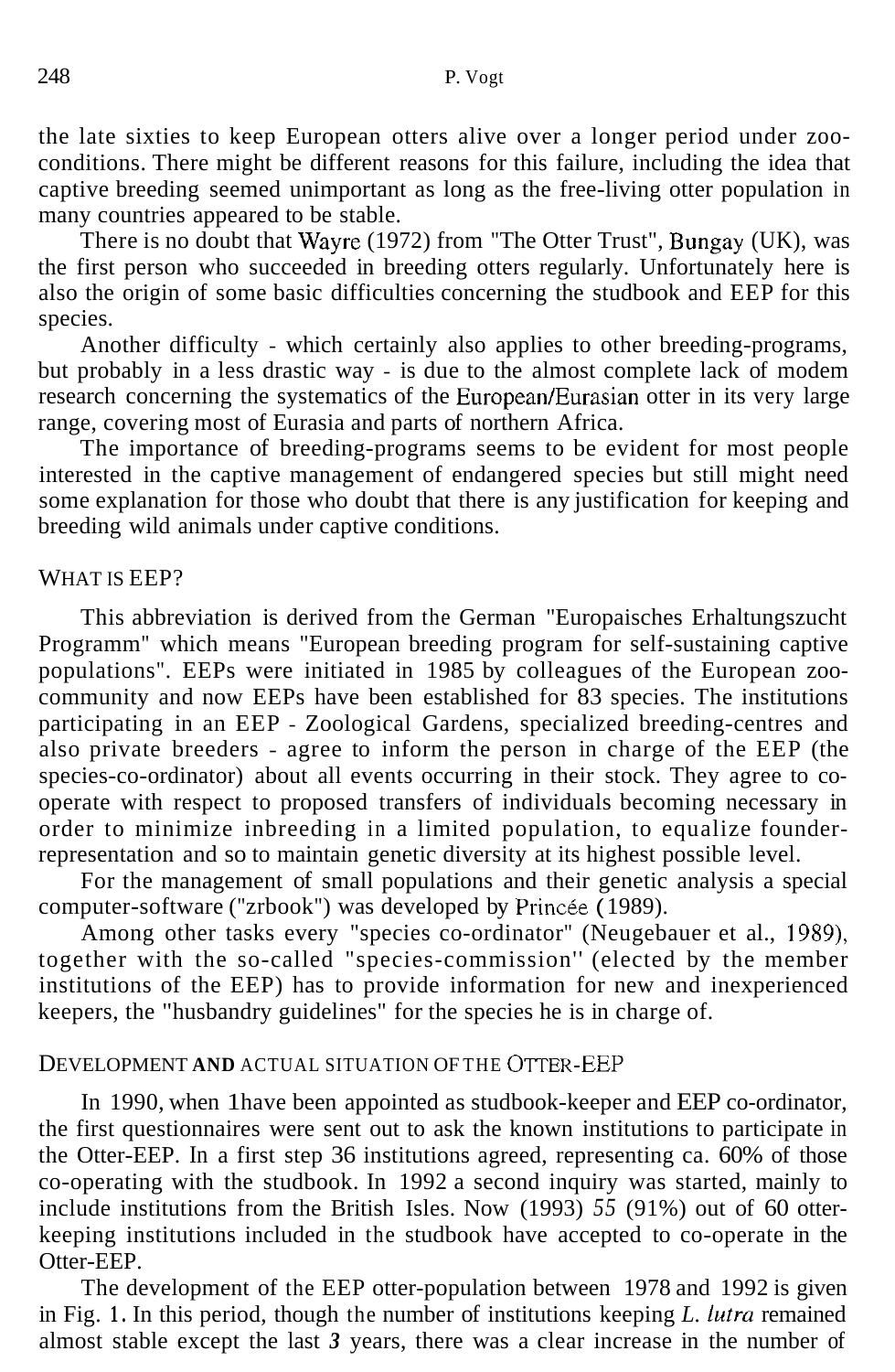surviving cubs per year. In 1992 the total captive population was 196 individuals and 43 cubs out of 50 were survived.

Based on these facts the situation can be interpreted as follows.



Fig. 1 - Number of institutions keeping *L. lutra* from 1978 to 1992 and number of surviving cubs per year. Data bctween 1978 and 1989 are taken from thc studbook since there was no EEP yet established.

Though there has been some slight growth - due mainly to births - of the captive population during the last few years, breeding still succeeded in only a small number of institutions. Until 1990 breeding was limited to about 10 collections, in 1991/92 this number has almost doubled. Still only one third of the participants are more or less regular "breeders" but nevertheless at the end of 1992 67% of the EEP otter-population were captive born.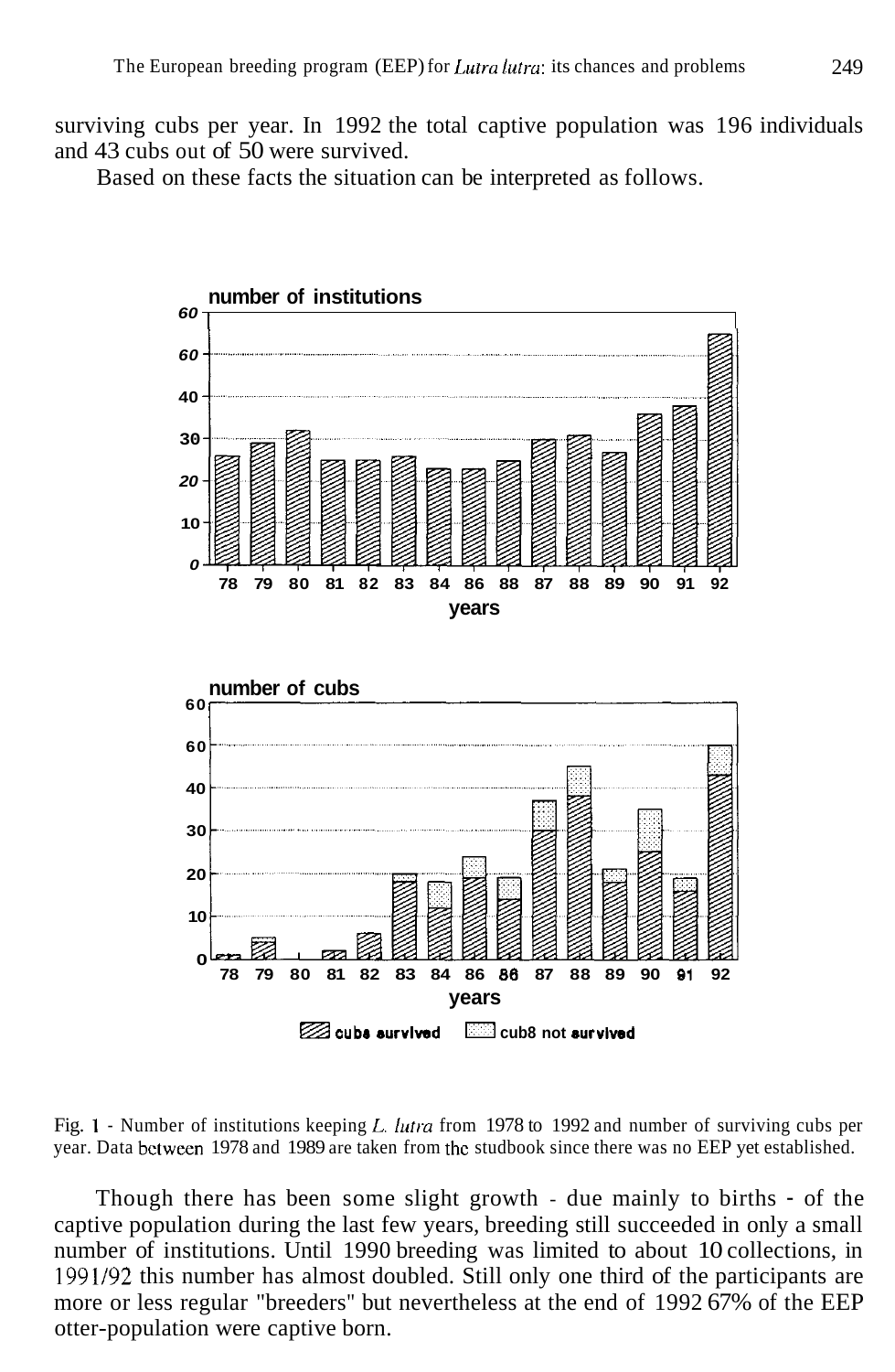With respect to geography breeding occurred mainly in Western Europe. Institutions from Central and Eastern Europe still keep mainly wildcaught animals - which are of course the most important possible founders - and only seldom bred successfully. Additionally there are doubts about the origin of the most successful founder- animals.

The import of wildcaught otters into the EEP-population has been very low (ca. 5-10 animals per year, among them many were badly injured and did not survive) and was limited to collections of Central and Eastern Europe. In Western Europe where wild otter populations are more endangered (with a few exceptions) or have been completely exterminated, no wildcaught ottcrs from the local population have been incorporated in the program for many years.

#### PROBLEMS RELATED TO THE EEP **FOR** *L. LUTRA*

#### FOUN DER-ANIMALS

Only incomplete information is available about the origin of the most successful founder-animals (ca. 40 individuals). Their descendants represent about 95% of all captive born otters alive in 1992. **As** far as can be deduced from the information available their ancestors were wildcaught otters from the British Isles, mainly from Scotland. Pedigrees exist only for about half of the abovementioned founders. This unfortunately leaves many questions open.

The suspicion that even founders from South-East Asia representing the subspecies *Lutra* 1. *barang* may have contributed to the actual EEP/studbookpopulation has no real basis. **As** far as is documented in the International Zoo Year-book, reproduction of *Lutra* 1. *barang* occurred at "Norfolk Wildlife Park", Great Witchingham in 1974, 1975 and 1976 (International Zoo Yearbook, 1976, 1977 and 1978). At that time, when captive births were almost non existent, it was unlikely that offspring of this otter subspecies could have survived.

Another great problem derives from the fact that a large number of wildcaught possible founders from Central and Eastern Europe do not contribute to the "gene-pool" of the EEP-population. Therefore all possible efforts have to be undertaken to improve the conditions for otter-keeping in this part of Europe. If this can be achieved it will enlarge the genetic diversity of the captive population. The additional import of 1 - 2 individuals per year could increase the chance of keeping this population genetically viable for many generations.

#### INEQUALITY OF MAINTENANCE CONDITIONS

This problem seems less difficult to solve: husbandry-guidelines based on the experiences of the more successful institutions should improve the conditions with respect to housing, feeding, management, cub-rearing and veterinary care. A first version of "husbandry guidelines" for *L. lutra* is available and can be ordered from the Krefelder Zoo.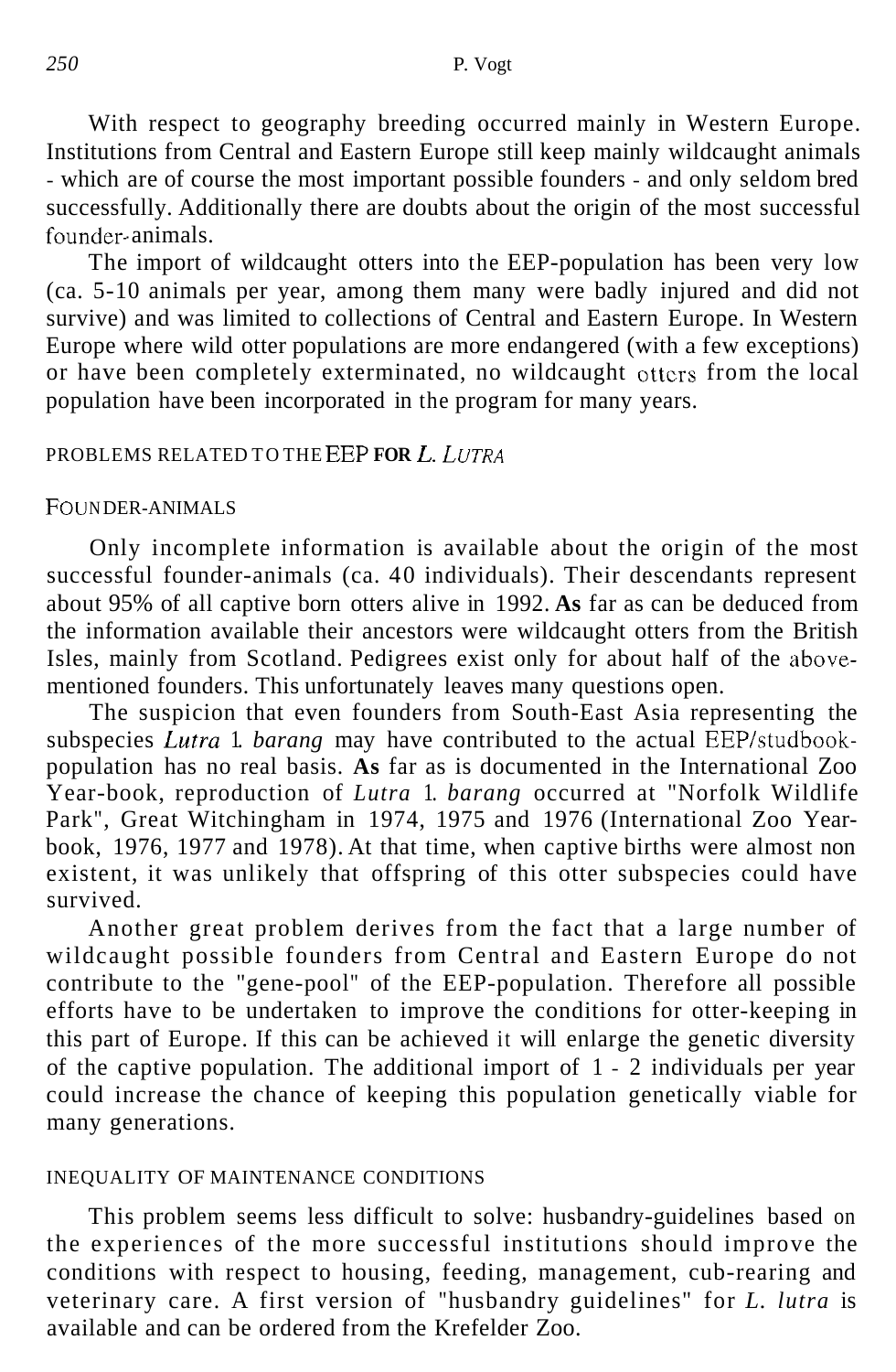# SUPPOSED GEOGRAPHICAL DIFFERENCES WITHIN THE SUBSPECIES *LUTRA L. LUTRA.*

According to literature (Harris, 1968) and many experienced otter specialists there is only one subspecies within the whole of Europe. Its range extends even farther to the east throughout Siberia up to the Pacific Coast. The differences between *Lutra* 1. *lutra* and the seven to nine (or more) other subspecies of *L. lutra* described in literature are not well defined and rarely based on a sufficient number of specimens.

In contrast to this lack of precise definition there is an endless and redundant discussion about supposed differences between otter-populations living in different parts of Europe, for example "Scandinavian", "British" (even "Northern-Irish"), "French" etc. otters. The same discussion of course concerns many other endangered species and it makes breeding-programs2 difficult attempt. Considering the ability of otters to move over long distances across land and water, it seems probable that at least originally there were no sharp boundaries between "subpopulations" . On the contrary, slight changes of features within the large range occupied by this species seem more probable. Even for the Scandinavian "subpopulation" of *Lutra* 1. *lutru* a few thousand years since the end of the last ice-age were too short for the evolution of a new subspecies or species, quite apart from the various chances for an aquatic mammal like the otter to have genetic contact with the "continental" population.

We have to admit that genetically based differences (concerning anatomical, physiological and behavioural traits) between smaller units of a population exist - as shown for nonmetrical features of the otter-skull from different regions in Germany (Ansorge & Stubbe, 1992). Today these may become even more effective due to the "splitting" of geographical units by human influence. But there is no scientific basis for the existence of different subspecies or even species within Europe. An attempt has been started by Schreiber (1992) to analyze blood from otters of different origin but so far not enough samples are available.

# STATUS OF THE EUROPEAN OTTER IN THE WILD

The results of field-studies were collected by Mason & Macdonald (1986). In general the situation of the otter in most parts of Europe is so poor that all kinds of efforts to protect this species are justified. Among other efforts to improve the situation of this species is the management of a captive population serving in the first place as an "ambassador" for public awareness. In order to keep it healthy and viable over many generations we have to respect the principles of populationgenetics (De Boer, 1989). This of course makes close co-operation necessary.

#### CO-OPERATION WITH "OTTER-BREEDING-CENTRES"

Though co-operation between zoological institutions has improved during the last decades there are still several breeding-centres in Scandinavia and the United Kingdom not agreeing to participate in an European breeding-program. Unfortunately they do not even agree to send information concerning their otter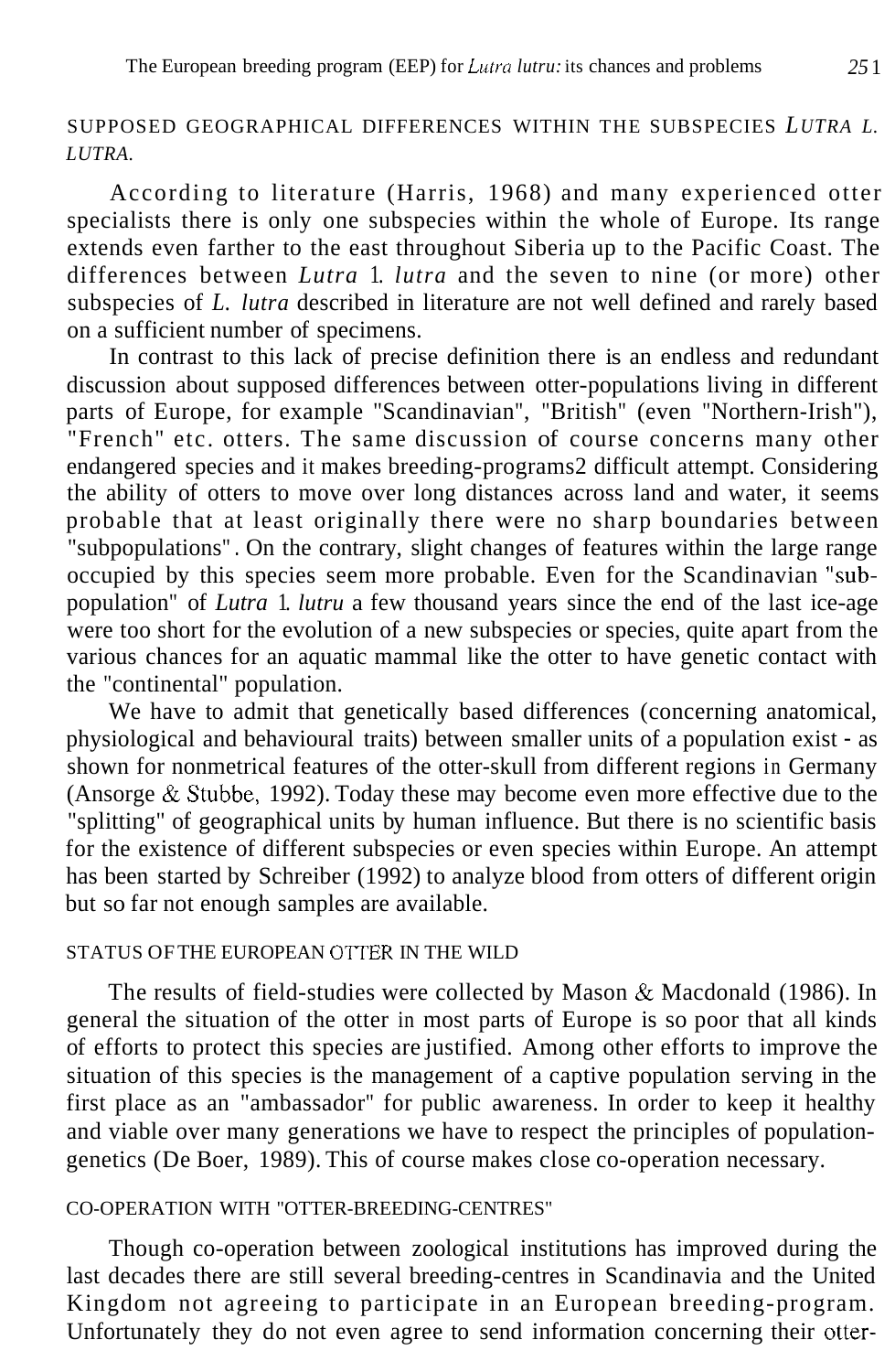stock and experience to the studbook-keeper. This regrettably leads to a loss of information on both sides.

There might be different reasons for such an attitude: an almost political interest to preserve a "pure-bred" line of otters peculiar to each country, veterinary regulations and the fear of mixing up European otters with another subspecies, for instance *Lutra* 1. *barang.* Apparently there is no other solution to this problem than to accept the facts and to try to convince in the long run.

### **CONCLUSION**

The development of the captive otter population justifies some optimism though there are a number of difficulties. Apparently there are no more insuperable obstacles to the keeping of this species in good health and to breed it successfully. Enclosures offering a variety of features necessary for its well-being have been developed, based on the experience of an increasing number of institutions.

On the other hand there is still a relatively high juvenile mortality, a lot of possible founders are still genetically excluded and the population size has to be increased in order to enhance the genetic variability.

Kept in aesthetically and naturally designed enclosures captive otters can serve as a kind of "ambassador-species" to increase the public's interest in nature protection, especially the preservation of water-ecosystems. Even a "good" enclosure without animals being visible during day time - Eurasian otters tend to be more active during the night than during the day - can be instructive for the public (Vogt, 1987).

Within a few years a self-sustaining captive otter population can be established (if no unforeseeable obstacles arise) for exhibition, research and after thorough preparatio **is** and if agreeable by the authorities concerned - for  $reintroduction$ . In regions where the otter has been extinct for a long time and where no chance for recolonization is possible, reintroduction should not be neglected completely. Of course the ecological situation in the release area has to be studied thoroughly and to be found appropriate for a sound release program.

Considering the problems and uncertainties mentioned above and the partially good status of the otter in the wild, the otter-EEP should best be managed at "low intensity".

#### **REFERENCES**

- ANSORGE, H. & M. STUBBE. 1992. Populationsdifferenzierung beim Fischotter *Lutru lutru* nach nonmetrischen Schadelmerkmalen. In: Semiaquatische Saugetiere, Wiss. Beitr. Univ. Halle, 401-415.
- DE BOER, L.E.M. 1989. Genetics and Breeding Programs. In: EEP Coordinators Manual. National Foundation for Research in Zoological Gardens, Amsterdam, 90 pp.

HARRIS C.J. 1968. Otters. A study of recent Lutrinae. Weidenfeld and Nicolson, 397 pp.

INTERNATIONAL zoo YBAR-BOOK, (1976, 1977, 1978). Reference section "mammal bred in captivity". Vol. 16, 17, 18.

MASON, C.F. & S.M. MACDONALD. 1986. Otters: ecology and conservation. Cambridge University Press, 236 pp.